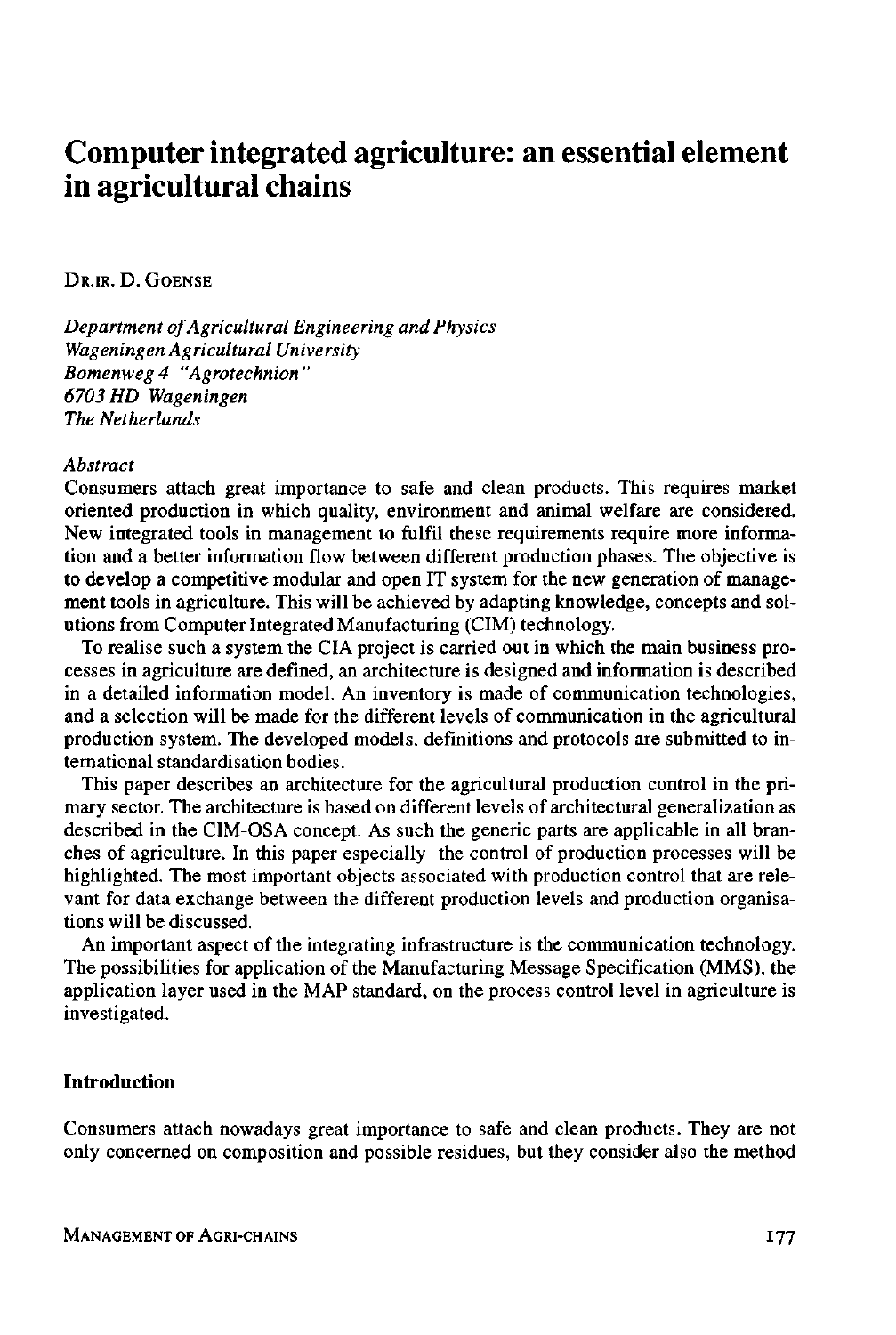## D.GOENSE

by which is produced. Production methods must be save for the environment and animals should be kept on a sound way.

This requires that the outlet to the consumer can control and eventually prove that the stated production methods are followed.

The cost of production must be competitive in a open international market. This last aspect requires optimal adjustment of production between the different organisations within a production chain.

This requires market oriented production in which quality, environment, animal welfare and cost are considered. New integrated tools for management are developed to fulfil these requirements. They are able to optimize the level of product input based on more objectives, like profit, labour saving, environmental protection, etc. Production control will be focused on achieving a well specified quality of produce. These management tools require more information and a better information flow between different production phases.

## **The CIA project**

A European research project is started within the ESPRIT III CIME programme with the objective to develop a competitive modular and open IT system for the new generation of management tools in agriculture. This project "Computer Integrated Agriculture" is carried out by the Danish Agricultural Advisory Centre and Land-Data from Germany, both producers of agricultural software, three manufacturers of process computers; LH-Agro specialised in control equipment for crop production and Skiol-Datamix and Skov specialised in control equipment for pig production. All three come from Denmark. The Agro Telematic Centre and the Department of Agricultural engineering and -Physics of the Wageningen Agricultural University are the partners from the Netherlands in this project.

The development of an open IT system will be achieved by adapting knowledge, concepts and solutions from Computer Integrated Manufacturing (CIM) technology as it is under development now in the industry. To realise such a system the CIA project is carried out in different phases for analyses, design and selection of technology. These are;

- definition of the main business processes in agriculture production,
- design of an architecture,
- description of information in a detailed information model
- inventory of communication technologies and
- election of technology for the different levels of communication.

Implementation will be realised by;

- communication interfaces for on-farm and external communication,
- a system wide data base,
- a farm application manager for crop and pig production,
- a plot manager for crop production and
- integrated production control.

An important aspect of the project is the validation.

The developed models, definitions and protocols are submitted to international standardisation bodies, particularly ISO/TC23/SC19 that deals with agricultural electronics on farm equipment and installations.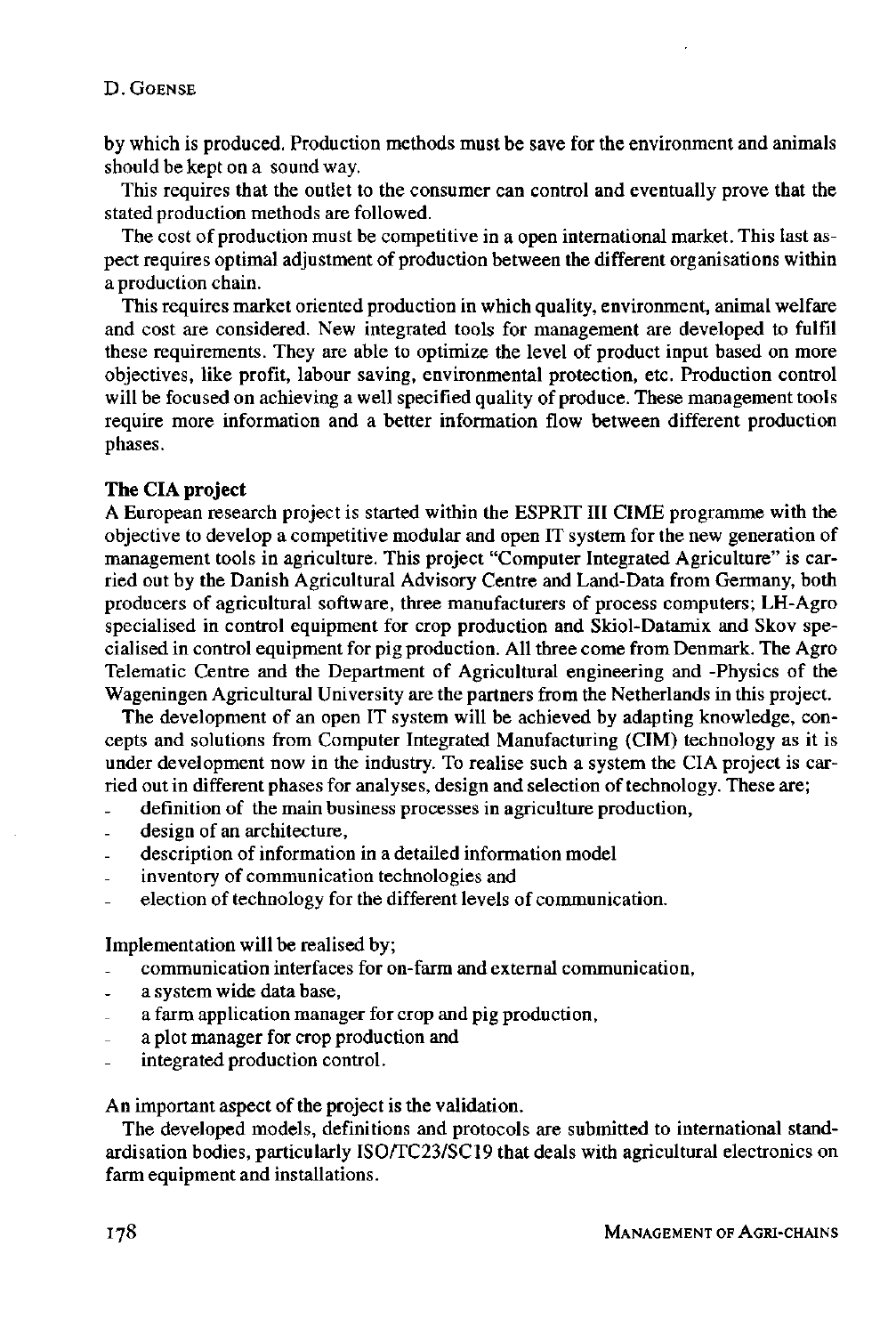The scope of the project is limited to crop and pig production, but the chosen and developed technology is intended to be valid for all agricultural branches.

## **Architectural framework**

A reference architecture is to be provided for the agricultural production sector that must fulfil the following requirements.

- The models must reflect enterprise decision making, the organization, the business processes, the activities, information interchange and material flows.
- The models must be flexible to reflect a changing environment and it must be possible to built implementations on an evolutionary manner.
- The models should guide the user in a wide variety of production branches.
- The models must assure system consistency.
- The models must support a system wide information interchange.

These requirements can be fulfilled by adopting the architectural framework as described in the CIM-OSA approach. Central in the CIM-OSA is a three dimensional description of the whole framework;

the architectural levels,



*Figure 1. The CIM-OSA Architectural Framework*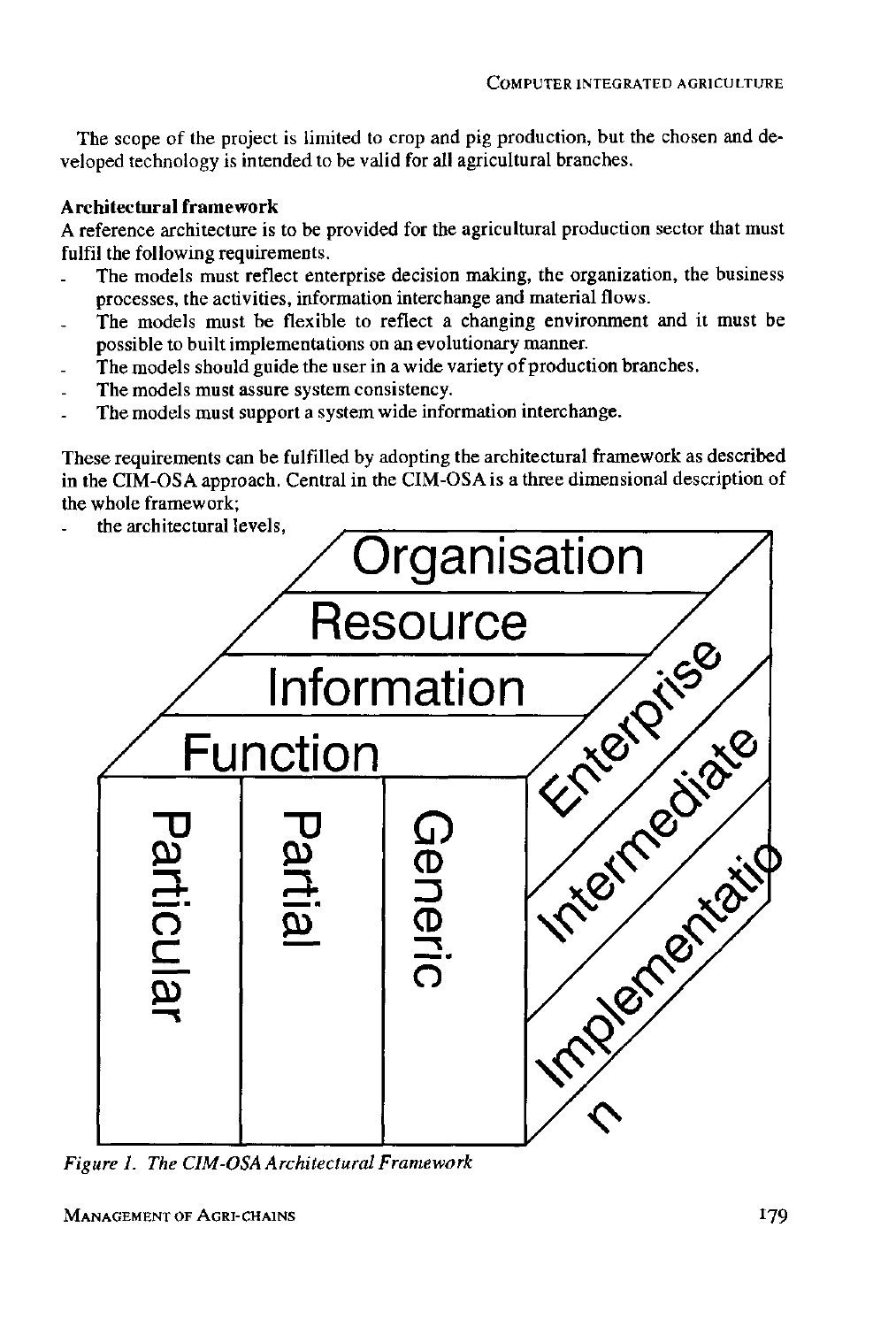- the modelling levels and
- the CIM-OSA views. (Fig. 1)

# *Architectural levels.*

The architecture has three levels of generically; the Generic Level, the Partial Level and the Particular Level.

- The Generic Level is a reference catalogue of generic building blocks (for components, constraint rules, terms, service functions and protocols), which are not specific for a particular production sector.
- The Partial Level creates a particular architecture for a particular category of production enterprises.
- For the creation of the Particular Level Architecture Instances both the Generic and the Partial constructs are used.

# *Modelling levels.*

Three levels are distinguished in modelling; the Enterprise-, Intermediate- and Implementation Modelling Level.

- The Enterprise Modelling Level contains a number of fundamental business aspects which are expressed in views. It includes the requirement definitions.
- The Intermediate Modelling Level considers all enterprise constraints (business and system capability related) and provides a globally optimised set of enterprise requirements.
- In the Implementation Modelling Level contains system descriptions (Component Specification)

# *CIM-OSA views.*

The distinguished views are the Function, the Information, the Resource and the Information View

- The Function view describes a set of hierarchically structured business processes.
- The Information view gathers all information defined and contained in the enterprise.
- The Resource view contains relevant information on resources.
- The Organisation View describes the different responsibilities in the enterprise.

# *The approach followed by the consortium.*

It was from the beginning onwards felt that an object oriented approach would be the appropriate one to follow in this project. Much of the arguments in favour of a object oriented technology such as modularity, reusability, extendibility and reliability ( Meyer, 1988) are applicable for the project. However at the start of the project there were practical reasons not to follow object orientation consistently. Some of them were;

- lack of experience with an object oriented technology by most of the partners,
- no proven wide accepted methodology for object oriented analyses and
- because of above mentioned reason no case tools to document object oriented analyses.

It was decided that the technique of structured analyses following Yourdon (1989) would be used in the analyses phase of the project to describe business processes and enterprise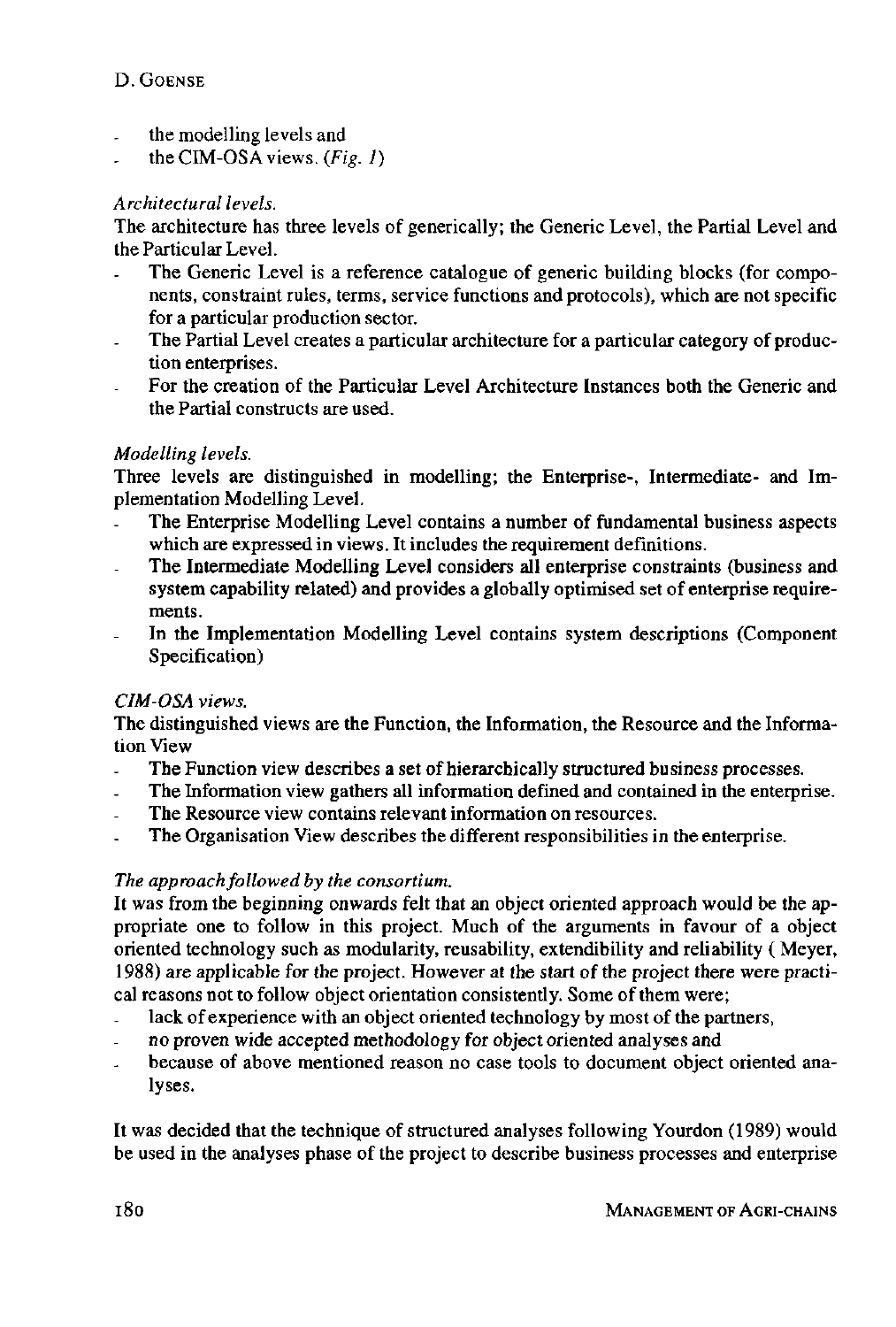activities. Entity relationship diagrams following Chen (1976) are used for description of the information. Eventually an object oriented methodology would be used in the design face and following implementation. This would be based on the structured analyses methodology. Later it was decided not to follow the object oriented methodology for the system wide data base to be set up by the German partner. The reality is that a medium sized enterprise can't base his most important tool, the data base, on a new, not proven technology as object oriented data-bases. An object oriented design and implementation is also not used on the lowest process control level in crop production, where cheap micro controllers are required for economical reasons.

Farm management software will be designed and implemented following an object oriented approach. This approach will also be used by the Department of Agricultural Engineering and Physics for an experimental set up of a process control system in crop production. In such an experimental set up cost aspects for commercialisation are not considered. Object orientation will be used in stationary process control up to a certain level in the hierarchy, as will be discussed under the MMS communication system.

The CIM-OSA architectural framework is regularly used as a reference for the work in the CIA project. It is referred to as a concept, but at the starting time of the project hardly any implementation technology was made available.

#### **The CIA information model**

A number of organisations, enterprises and manufacturers of components and software are involved in Computer Integrated Agriculture. To be able to develop an open system there must be a common representation of the "world' they are working in. Such a common description is made in the CIA project by formulation of an information model.

It is the intention of the consortium to describe one information model that is valid for primary agricultural production in Europe.

Branch organisations to promote information technology in agriculture in the Netherlands started to built branch specific information models for the primary production sectors. (Siplu, Situ, Siva, Sivak, Taurus) One of the problems faced with these models when used as a starting point for the work in the CIA project was that notwithstanding all used the same methodology (Information Engineering), they show differences in describing functions and information which they have in common. In Germany and Denmark mixed farms are more common then in the Netherlands and software houses are less branch specific. General enterprise activities as maintenance of durable equipment, personal administration and bookkeeping must be uniform. For a software house it is efficient to treat activities as stock keeping uniform for all branches of agriculture.

#### *Information model as base for standards.*

The CIA information model will be used as a bases for international standardisation of communication in agriculture. For communication on the different levels in the agricultural chain there must be a common model that is shared between the partners that interchange information. Information exchange can take place on different levels of model instantiation *(Fig 2)* 

Communication on the industry (production branch) level is of interest for comparison of enterprise performance.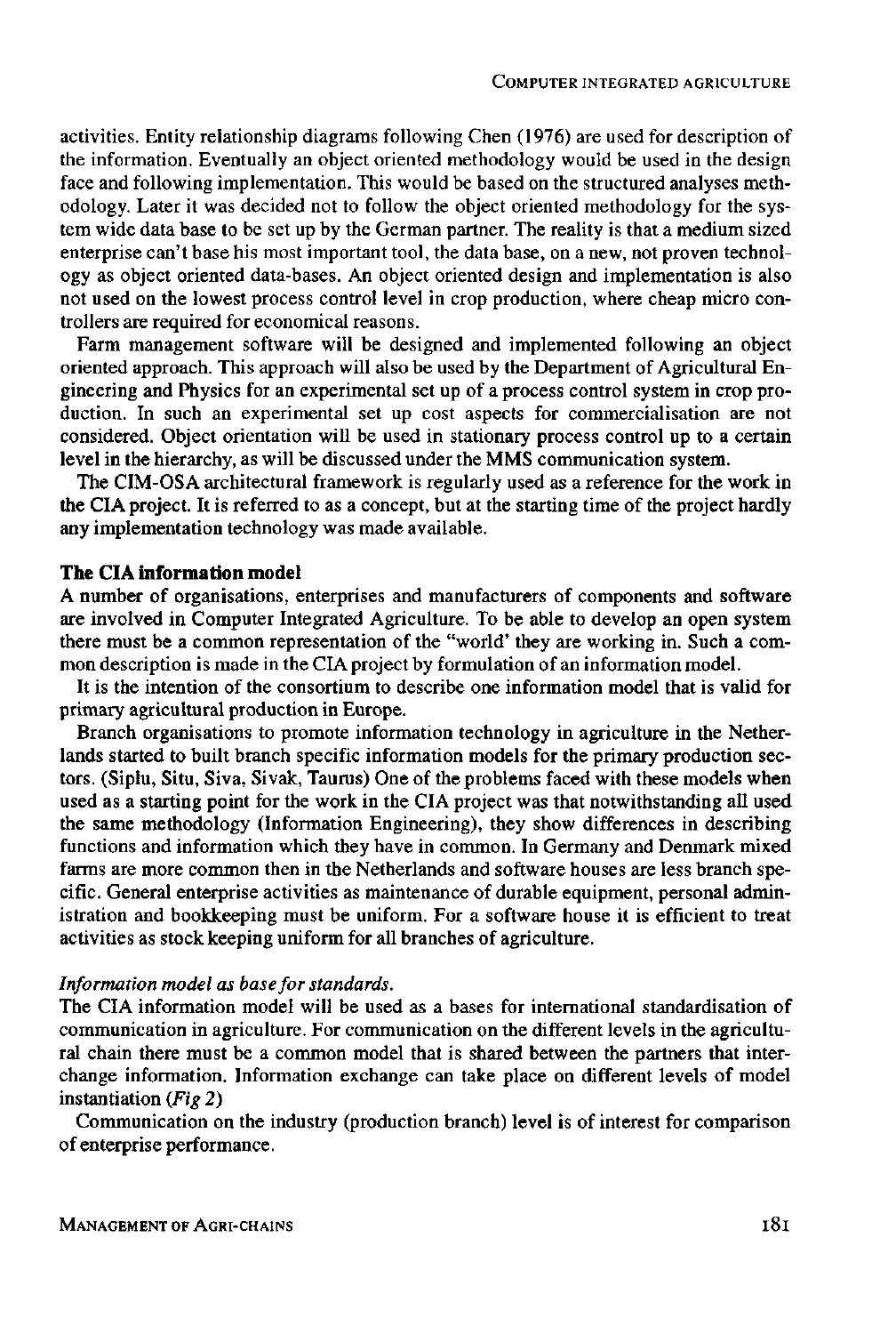

*Figure 2. Layers of model sharing* 

Figure 2 shows that pig farmers and Slaughterhouses need at least a common agricultural model to exchange data, but as soon as transporters, which are also active in other industry types, are involved there is a need for more general models. Aspects of process control and measurements will also need general models when process controllers and intelligent sensors are involved. They are not manufactured for a particular industry type.

## *Description of Business processes.*

Business processes describe that what is required to achieve a particular enterprise objective. It can be expanded in a hierarchy of business processes and a Business process cluster of lower level process activities ( Enterprise Activities) required to carry out the tasks. (CIM-OSA). As such Business processes are comparable with the Functions in Information Engineering (Martin 1989)

The business processes for Computer Integrated Agriculture are described as processes in the top of the hierarchical structure of the Data Flow Diagrams.

Wether on the top of the hierarchy a division must be made between production sectors like crop production, pig production, dairy production and contracting, or between functions in the control concept like strategic-, tactical-, operational-planning, execution and evaluation took some time for discussion.

Because the Business Process "Scheduling" has to deal with activities from different sectors in a mixed farm enterprise the choice ultimately came to a division based on a general control concept.

Here a similarity can be found with the structured description of processes in an agricultural production chain. Here also an early division can be made in functions connected to the different production organisations or in the management control functions of the chain as a whole.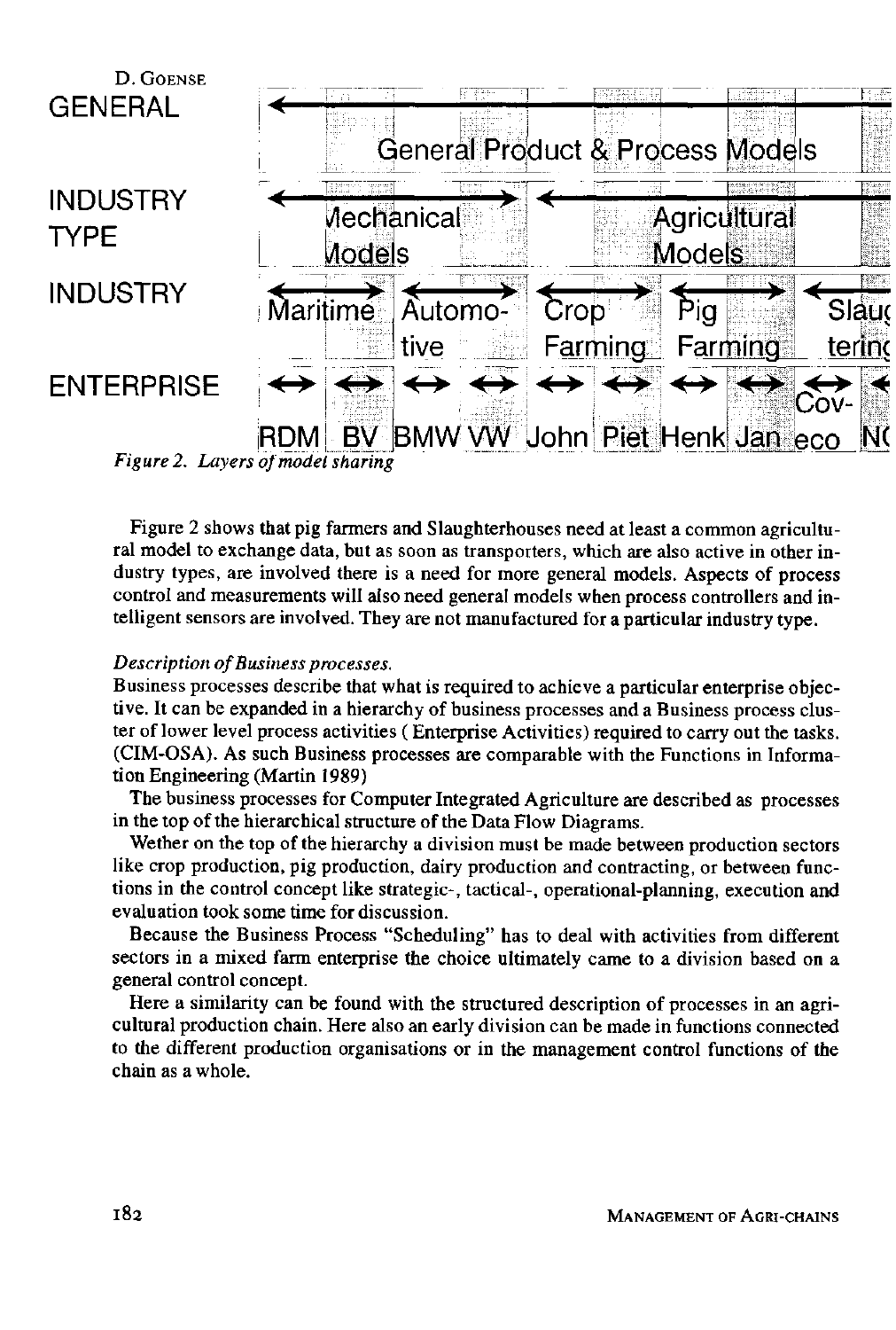#### *Object model.*

#### *The need for a common object model.*

It is possible that manufacturers agree on standard communication techniques for data exchange between the different levels from sensor to farm controller. In these standards the functionality of ISO-OSI layer 1 through 7 will be covered, and information expressed in abstract objects like variables and files are exchanged.

In computer integrated agriculture it are the applications that must be integrated. Characteristics of the produce like an animal for slaughtering, a box of beef, a lot of ornamental plants, a lot of potatoes or a bag of frozen French fries must be passed to the other organisation which is responsible for further processing or resale. The Device Controllers, the Tool Controllers or the Intelligent Sensors calculate or measure the characteristics of the Product/Produce during primary production or processing. These controllers also measure the Specifications such as process data and used products during the operations on the produce itself or on the objects like animals and crop area's where the produce will be harvested from.

Different organisations within an agricultural production chain might have their own specific object model to describe the relevant objects in their enterprise, but for communication in an integrated agricultural production chain there must be a common description of the objects on which information is exchanged.

Within each enterprise there is equipment, computers and software from different vendors that is used to plan, realize and control the production. These vendors sell on many different enterprises. Especially in the primary agricultural production sector these resources include the application programs for production control. For communication between the resources of different manufacturers there is also a need for a common object description.

#### *Objects in primary farm production*

There is a clear distinction made between the management of resources like workers and equipment and the control of processes with their specifications in the description of the objects in primary agricultural production.

#### *Operation*

To produce crops, raise animals and maintain equipment there are *Operations* performed on *Account Objects* like *Cultivation, Animal Group, Animal, Equipment* and *Building.*  The operation describes the change in the condition of the object that must be (or is) realized following a *Specification.* Such a Specification might either be an amount of product that should be used or is harvested *{Consumption Yield)* and/or includes *Process Data*  such as for instance a working depth or a milling grade and it can eventually also exist of *Measuring Data. {Figure 3* ) Specification reflects the object as a whole. For smaller units within objects like animal groups and fields there are special measures.

The Operation has a status variable which indicates whether the operation is;

An optional operation, Which indicates that the operation can be carried out in a certain time period following a particular specification. It is up to the production planner and scheduler to choose between optional operations to realize a particular production function.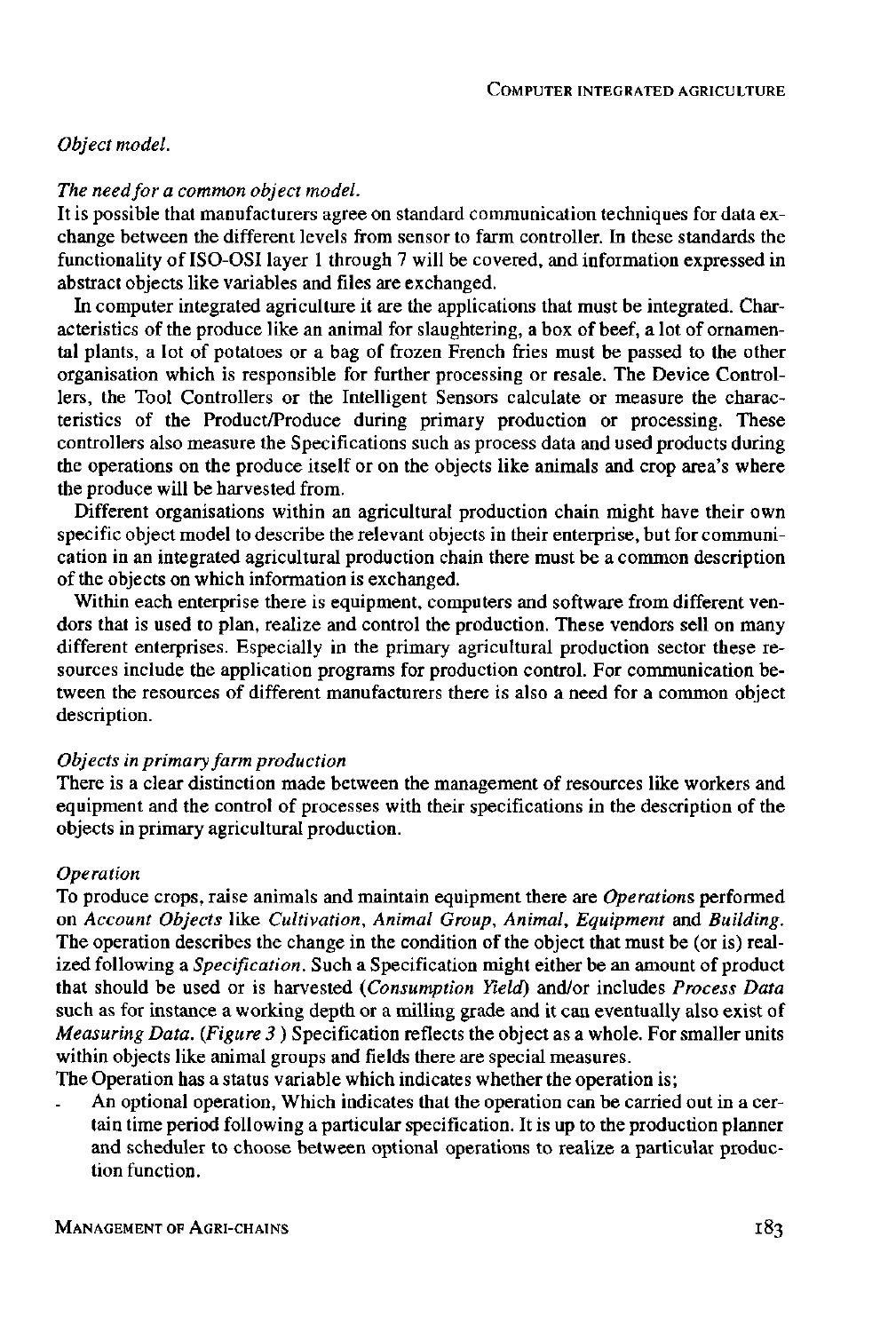

*Figure 3. ERD Diagram: Operation* 

- A planned operation as the result of the scheduler to be carried out within a certain time period.
- An Operation in execution.
- An interrupted operation when the work is partly finished and has to be continued.
- a realized operation which is finished.
- a terminated operation which is partly finished and will not be continued.

#### *Job and Task*

Resources as workers, powered vehicles, implements and installations are required to realise the work. An operation following a specific specification can be carried out by different working methods, i.e. how it is organised. Sometimes operations depend on each other as is the case with harvesting, transport and loading a storage. Sometimes it can be executed in parallel or separately, like for example harrowing and planting. It is up to the scheduler to choose the way in which the work will be organised in respect of availability of the resources.

All the resources working organisationally together to realise one or more operations on the same object form a gang and execute a *Job.* 

Resources that are physically linked together form a work-set and execute a *Task.* Such a task can exist out of more operations like harrowing and planting executed at the same time in crop production and milking and concentrate feeding executed at the same time in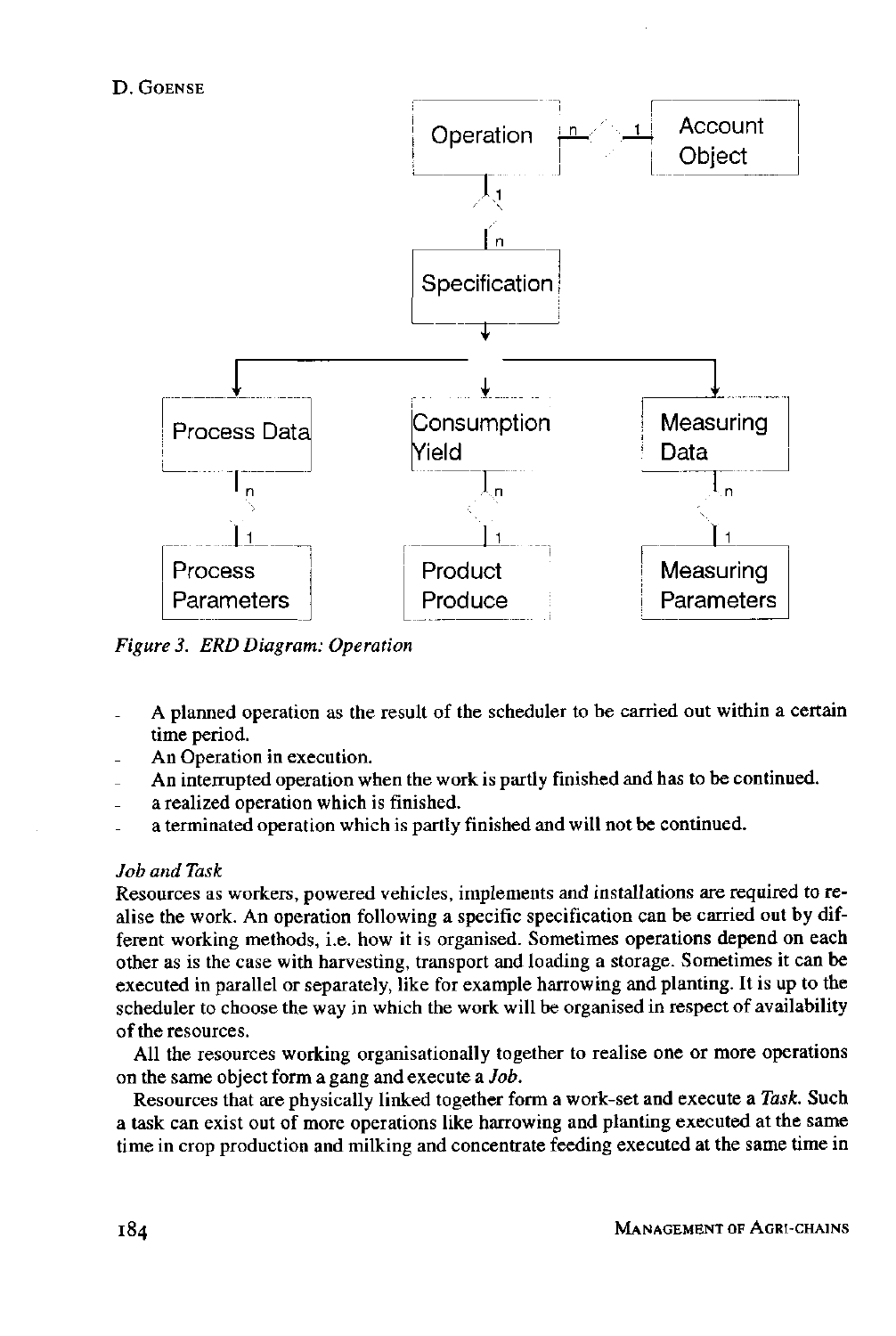

*Figure 4. ERD diagram: Task-Job* 

dairy farming. On this manner a Job exists of one or more Tasks and both can have the status; planned, in execution, interrupted, realised or terminated. *(Fig. 4)* 

The information collected on Tasks and eventually Jobs is restricted to management data, such as Participating Element that specifies the time that a resource was active in task and for equipment the time of eventual breakdowns. On a task also the time can be measured in more or less detail, depending on the requirements of the specific enterprise.

In a lot of cases there will be one operation for each Task and one Task for each Job, so the need for a distinction between Operation, Task and Job will not always be felt and therefore not found in present day agricultural software.



*Figure 5. The conversion of Cultivation to Produce*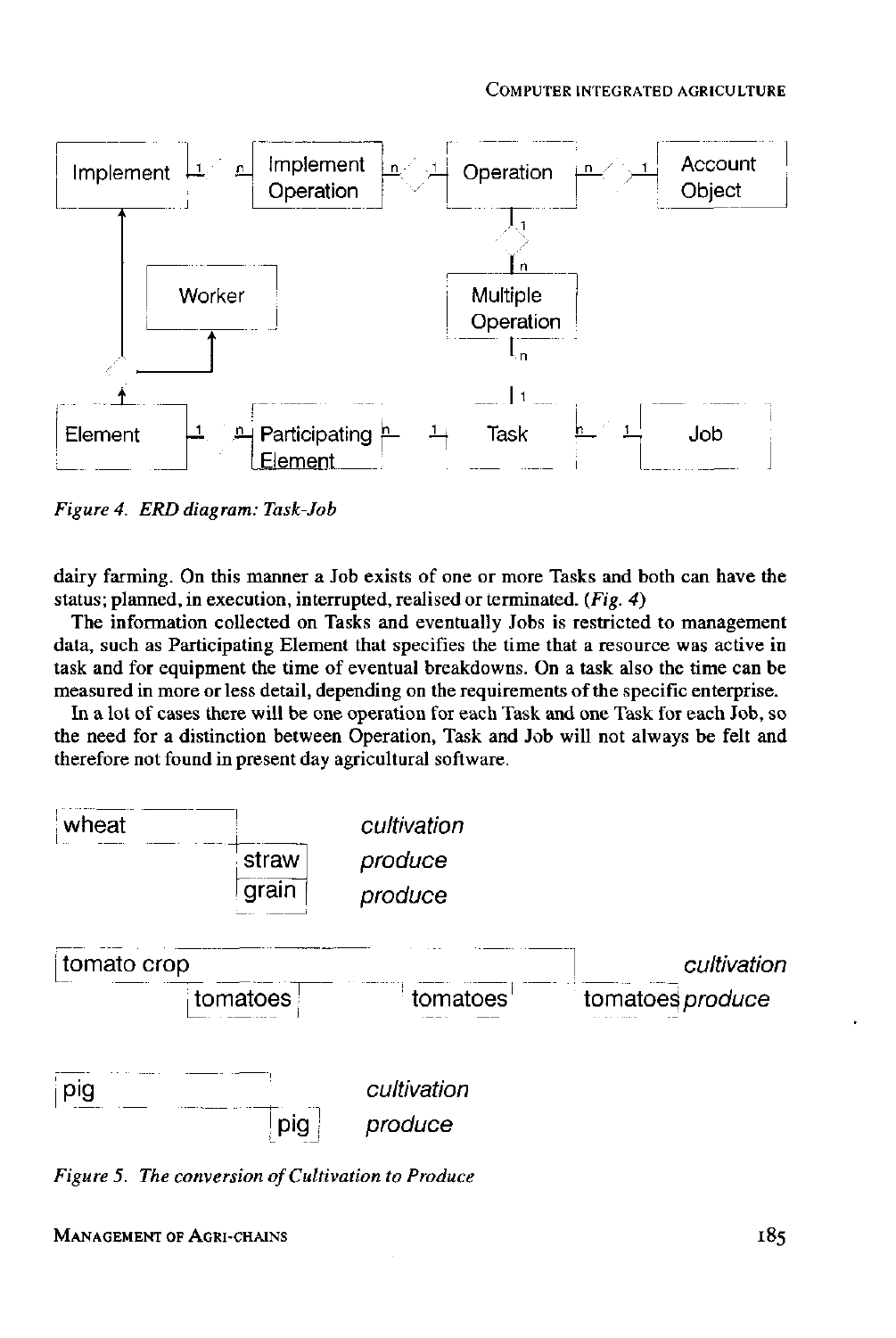## D . GOENSE

## *Cultivation and Product/Produce.*

The most important objects in agricultural chains are the Products used in a production process and Produce as the result of it. A division is made between the object that is used for bringing forward a Produce, the Cultivation, and the Produce itself.

Wheat growing on a particular field is a cultivation that can bring forward two produces; the straw and the grain. A cultivation of tomato plants results periodically in a batch of tomatoes as produce. With ornamental plants or pigs the same physical object of plant or pig is converted from Cultivation to Produce at the time of collection for delivery. Potatoes are a produce that at a certain time will be a product used as input for a next cultivation. (In the model there is no distinction between product and produce) *(Fig. 5)* 

Registration of the process parameters, amounts of products applied and status data can take place on a Cultivation during operations, which might be pure measurements. Because operations as cooling sorting and disinfecting can also be performed on the produce itself there are also registrations on the produce.

An operation as sorting has one product as input and two or more products as output, while in animal production a new product will be produced by milling and mixing two or more products.

#### *Small units.*

Operations are executed on objects like fields and animal groups, but more and more a differentiation in the specification is required for smaller areas within a field or individual animals within a group. Positioning systems and identification systems make this feasible. The specification for each to distinguish unit is given as an absolute or relative value of the referred Specification for the whole object.

In an agricultural chain it might be of interest to the whole chain to keep smaller units of produce separated and individually treated. With animals and produce stored in containers this should not be to much of an effort, but in crop production where present harvesting, transport and storage equipment is based on treatment of the whole field this will require high additional investments.

The farmer and the following logistic part of the chain can only be encouraged to do these investments when the price of the produce is a non-linear function of a to distinguish characteristic of the produce.

#### **Architecture for farming.**

The proposed production architecture is described for crop production and its specific aspects. The architecture is however also applicable for animal production.

The farm controller is on top of the hierarchy and incorporates processes as operational crop/animal/contract planning and scheduling. The job controller is responsible for control of all the resources that work organizationally together and the task controller is responsible for the resources that work physically together in realising one or more operations. The device controller is responsible for the coordination within the device that on itself can be divided in different tools like flow control valves and booms which have their own closed loop control. On the lowest level intelligent sensors and actuators will be used. *(Fig. 6)*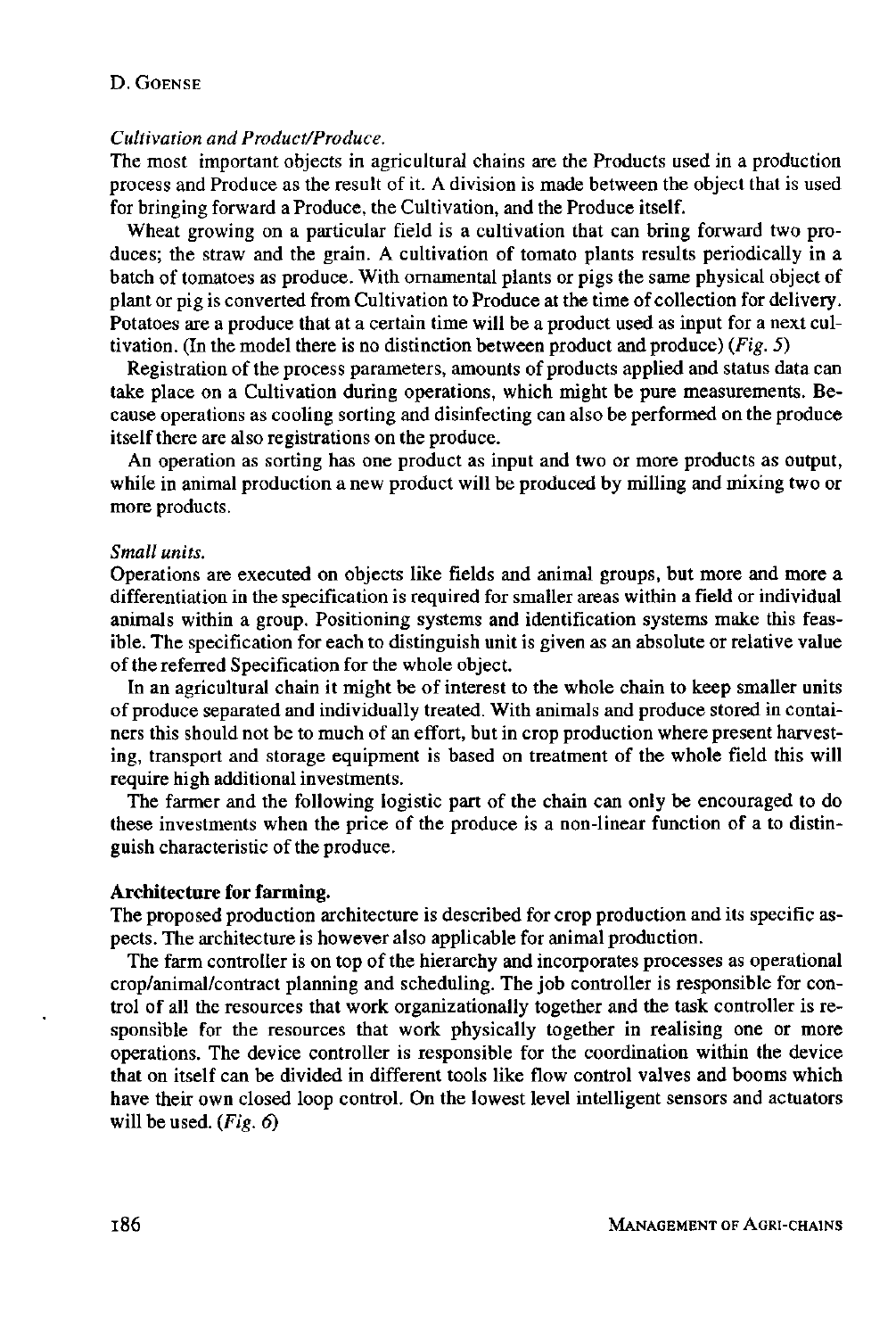

*Figure 6. A controll architecture in primary farm production* 

#### **Communication.**

The controllers mentioned in chapter 5 are functional units which can be implemented on different platforms and platform types. The lines drafted in figure 6 represent information flows that need to be communicated. In an open environment with different manufacturers this communication has to be standardized, even when they are located in the same computer system. The techniques that are appropriate will be determined by the physical distribution, the data volume and eventual real time aspects.

The Job Controller in arable farming can be located at the home base and than it can be located in the same computer system as the Farm Controller, but it might also be possible that it is located in the same computer system as the task controller on one of the worksets in the field. In dairy farming or horticulture it can be located more near to the work place. In that case a communication link is required between those two systems.

#### *Present standardisation activities.*

ISO/TC23/SC19, the subcommittee on farm electronics developed the Agricultural Data Interchange Syntax (ADIS) as a protocol for information interchange between Management information Systems ( Farm Controller) and the process computers (remote Job Controller and Task Controller). This protocol specifies the format of an ASCI file by which messages are interchanged. The content of a message is specified in a so-called Dline by a listing of data dictionary numbers out of a application specific data dictionary. The values are given in one or more subsequent V-lines.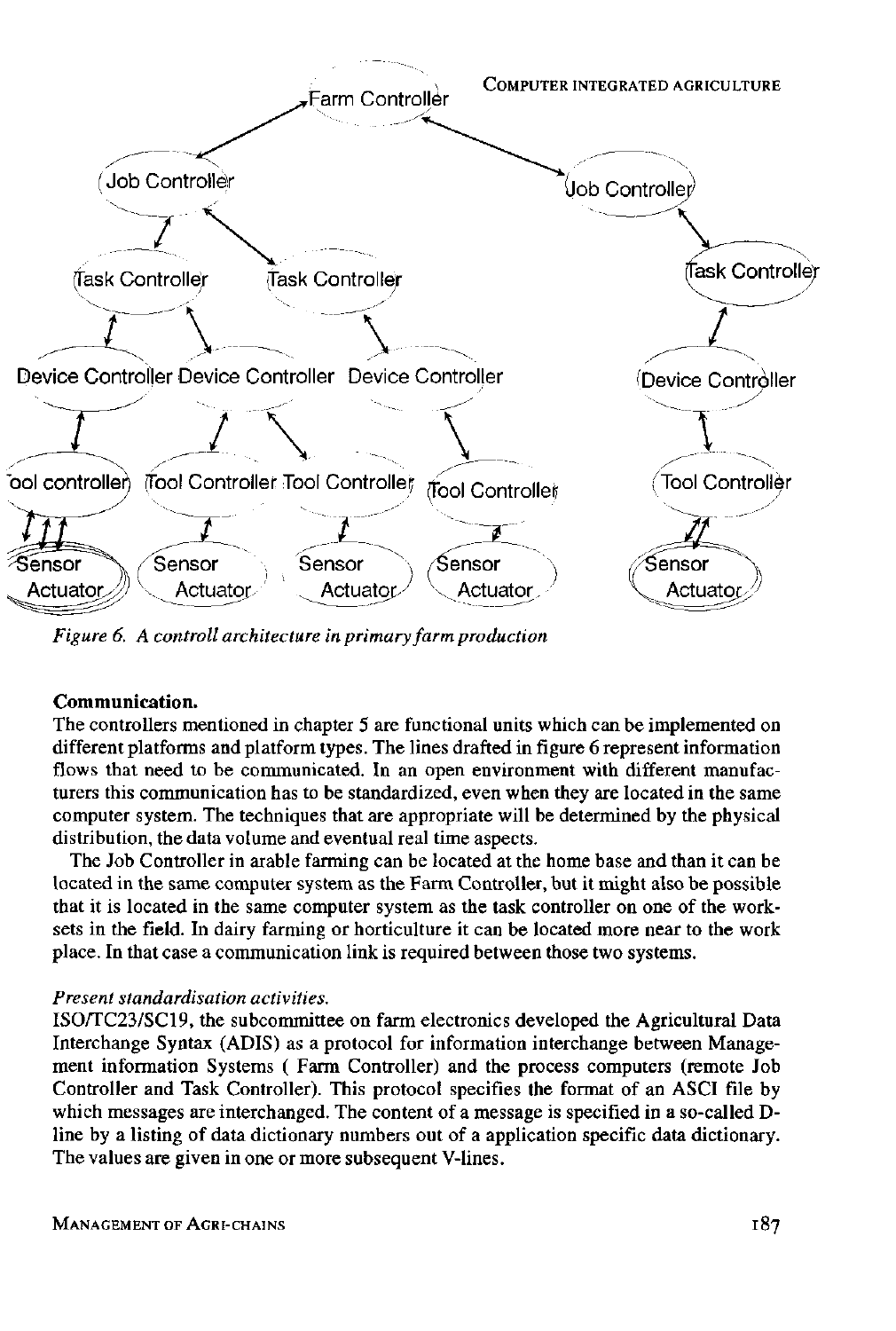## D. GOENSE

WG1 (mobile applications) and WG2 (stationary applications) of mentioned subcommittee are formulating data dictionaries for their respective applications.

Within WG1 standards are drafted for communication between mobile process computers on farm equipment. This standard will be compatible with the ISO standard for Truck and Bus and uses the CAN protocol. Messages for the agricultural application have still to be specified. The CIA information model will be used as a basis for the data dictionaries.

#### *Manufacturing message system, MMS.*

The communication technology is an important aspect of the integrating infrastructure. The possibilities for application of the Manufacturing Message System (MMS) on the process control level in agriculture is investigated.

MMS, that is part of the application layer used in the MAP standard, has the objective to control and monitor remote applications by means of loading programs, starting and stopping programs, reading and writing variables, etc.

MMS uses the concept of the virtual manufacturing device VMD, which describes the external behaviour of a device and contains a representation in the form of objects of the resources and the functionality of the device.

Objects used to describe such a system are: variable, domain, program invocation, event, semaphore, journal. A number of appropriate services are defined for these objects such as read, write, download, etc.

#### *A sprayer described as VMD.*

An agricultural sprayer can be described by a list of terms as nozzle, open/close section, mixing bin, pump, control valve, product, folding section, water bin, chemical bin, etc.

How such an agricultural sprayer can be described as a virtual manufacturing device is shown in *figure 7.* 

The device has a number of VMD specific variables, such as NumberOfProductBins, NumberOfFlowControlSections which are specific for an agricultural sprayer. Apart from the specific variables it has the generic VMD variables such as Name, Status, ListOfCapabilities.

A program invocation object represents a program that realises particular functions of the VMD. In a sprayer there can be programs to control the height and balance of the spraying boom, a programm that controls the product application, and one that deals with cleaning of the equipment at the end of a task.

Within the VMD a number of domains are specified which describe specific data structures for an application. They can be seen as objects used within the VMD and have their domain specific variables.

Events represent an occurrence that is the sign to start a specific action. By starting such actions the VMD can come in different states like Power Up, Transport, Idle, Ready, Operating, Filling.

There can be different classes of sprayers. Some sprayers require that placing in/out transport is done manual, other can do that automatic. Some sprayers are able to dose different products simultaneously, others are not. This is specified in the list of capabilities and there is a correspondence between capabilities and the domains, program invocations, variables and services that must be present in the VMD.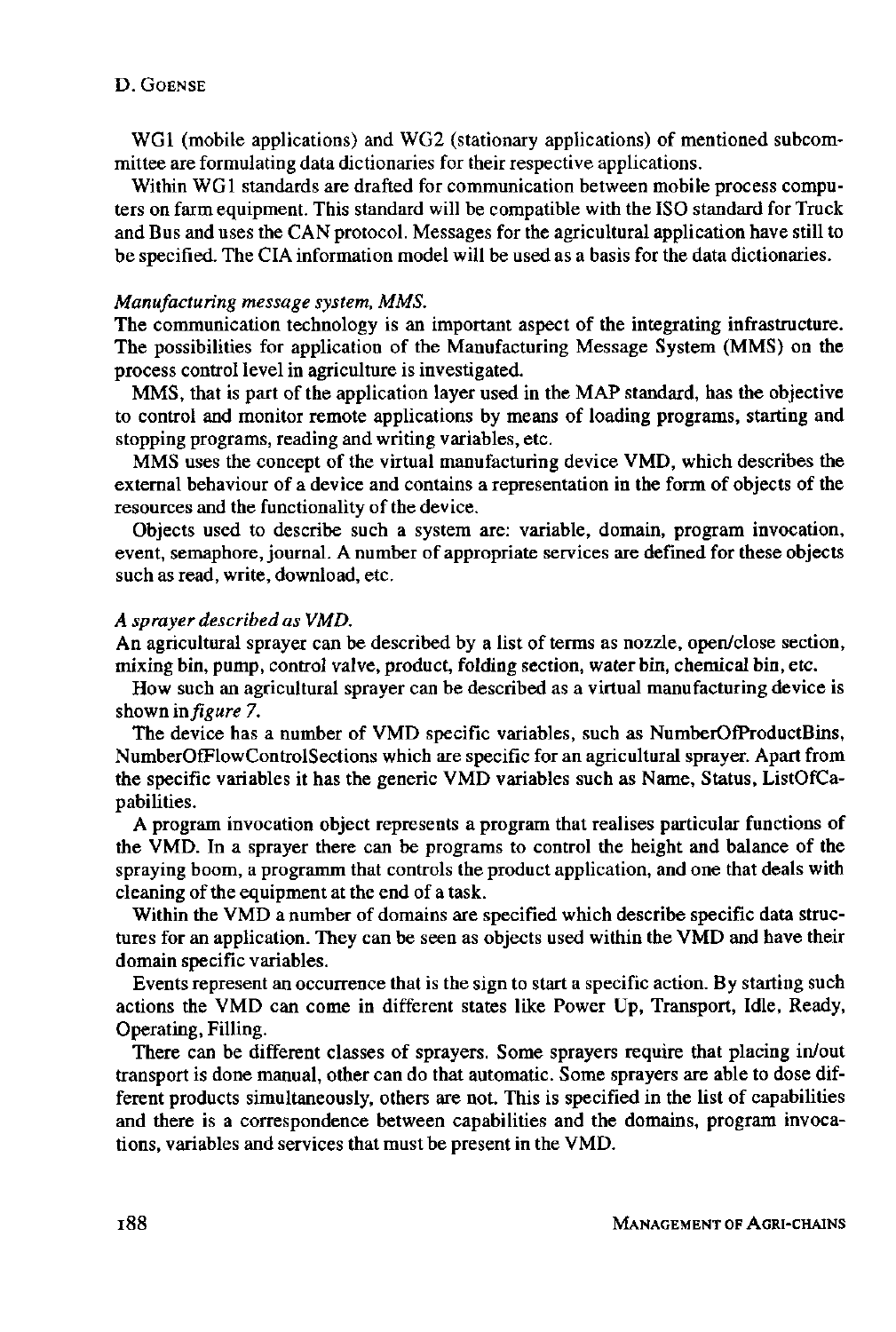#### COMPUTER INTEGRATED AGRICULTURE



*Figure 7. An agricultural sprayer descibed as a Virtual Manifacturing Device* 

## *MMS in agriculture.*

The main reason to use MMS in agriculture is because it provides a standard method to communicate with devices which is independent of the location of the device and eventual applied communication technology. This means that an application process can "talk" with an other application process by means of MMS primitives, without even knowing wether the other process is located in the same computer platform or located on an other one and must be reached by a communication protocol. The big advantage is that it is a ISO standard applied in the production industry and that MMS compatible tools and software will be available.

The original place of MMS in the MAP communication system will not be acceptable in agriculture because of the large overhead in the for MAP defined OSI layers 1-6. It is possible to use the principle of MMS with a simpler communication protocol and this is also done in the industry.

It must be investigated to which extend MMS can be applied in real time control loops. The software overhead of MMS in combination with the applied low priced hardware in agriculture will have its limitations.

Experiments will be carried out with a mobile application, but stationary applications in agriculture might be more appropriate.